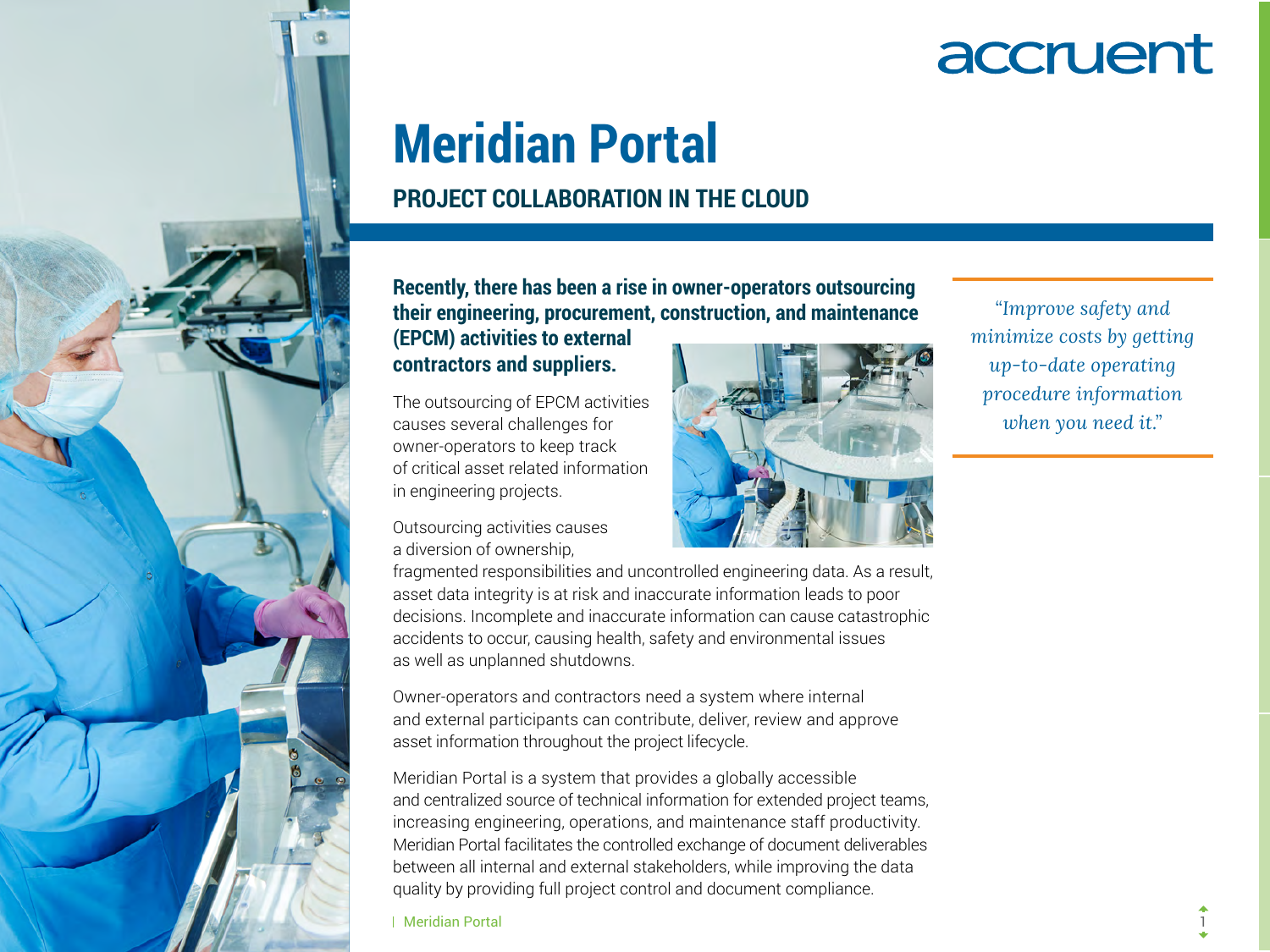Additionally, Meridian Portal lowers the total cost of information management and distribution, so owner-operators achieve added savings through enhanced productivity and search time reduction. The availability of up-to-date operating procedures and accurate engineering information is crucial to improve safety and minimize the costs of outsourced engineering, procurement, construction, and maintenance activities.

#### **SINGLE SOURCE OF TRUTH FOR PROJECT AND ASSET DOCUMENTATION**

Managing your project and asset documentation in a single source of truth is one of the most important components of efficiently managing engineering projects. Meridian Portal increases efficiency through time saved on document control, project management review and validation of project delivery, while eliminating lead-times due to offline or paper-based communication processes. A single user interface allows both engineering contractors and owner-operators to review, verify, and accept data.

#### **ACCELERATE PROJECT EXECUTION**

Meridian Portal is a multi-tenant Software as a Service (SaaS) solution, managing your engineering project performance entirely in the cloud. Using Meridian Portal improves collaboration, helping to focus on delivering the project on time and on budget with the correct data needed to operate and maintain your facility. Users are able to exchange work packages, review and approve documents online and offline; increasing productivity, improving data quality, and lowering document handling cost. By using an automated system like Meridian Portal, users can track deliverables and due dates properly to maintain control of their document flow throughout the project ensuring that nothing gets overlooked.

#### **INTERNAL AND EXTERNAL STAKEHOLDERS STAY INFORMED AT ALL TIMES**

The automatic checks functionality within Meridian Portal helps organizations become more efficient and feel more confident about their data quality because nothing is lost or exchanged incorrectly. Automatic scans for matching documents, alerts due to missing or changed references and the addition of new documents helps facilitate engineering information handover process.

### **PREDEFINE PROJECT ROLES WITH ASSOCIATED PRIVILEGES**

Meridian Portal allows users to set predefined project roles with associated privileges. A contractor shouldn't be able to define project configuration and a document controller needs to be able to efficiently manage the flow of documents throughout the project.

- Project Owner defines the project configuration and overall administration
- Document Controller manages the flow of documents through the project
- **Contributor creates** and modifies documents
- Reviewer participates in collaborative document reviews ('squad checks')
- **Contractor sends** and receives documents via formal packages (transmittals)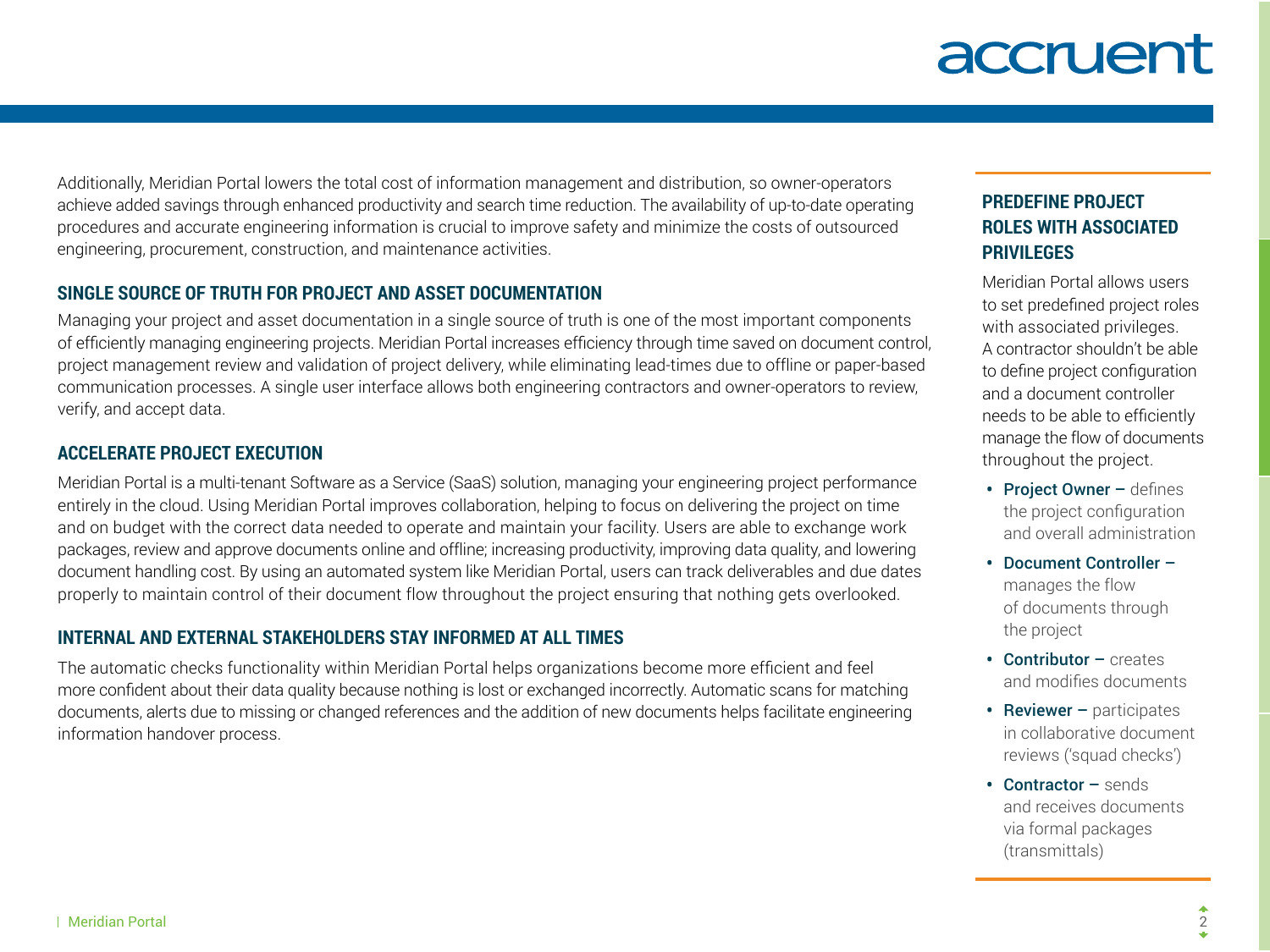**Step 1: Owner-Operators initiate** and setup engineering, construction, modification or expansion projects with role-based access for internal project members, external contractors and vendors.

Step 2: All users connect the projects with secure authentication and strong encryption end-to-end.

Step 3: Contractor(s) gets access to specific projects.

Step 4: Contractor(s) retrieve work assignments through Meridian Portal and completes task.

Step 5: Contractor(s) uploads the new and updated document deliverables to the Portal.

Step 6: Meridian Portal automatically checks for matching documents, missing or changed references of CAD documents, and new documents.

Step 7: Project owner or document controller receives a notification and a link to the transmittal package in Meridian Portal.

Step 8: The documents are collected in review packages and shared with multi-disciplinary teams for approval and consultation.



Step 9: Reviewers review PDFs then upload the reviewed PDF; automatically merging comments.

Step 10: Project leader consolidates and finalizes any comments.

Step 11: Document controller returns rejected documents with comments and follow-up action to the contractor in a transmittal package.

Step 12: Approved documents are released for the master data environment.

**The handover process can be challenging because of inconsistencies in data. By using a solution like Meridian Portal, you're identifying and fixing data inconsistencies before they become an issue.**